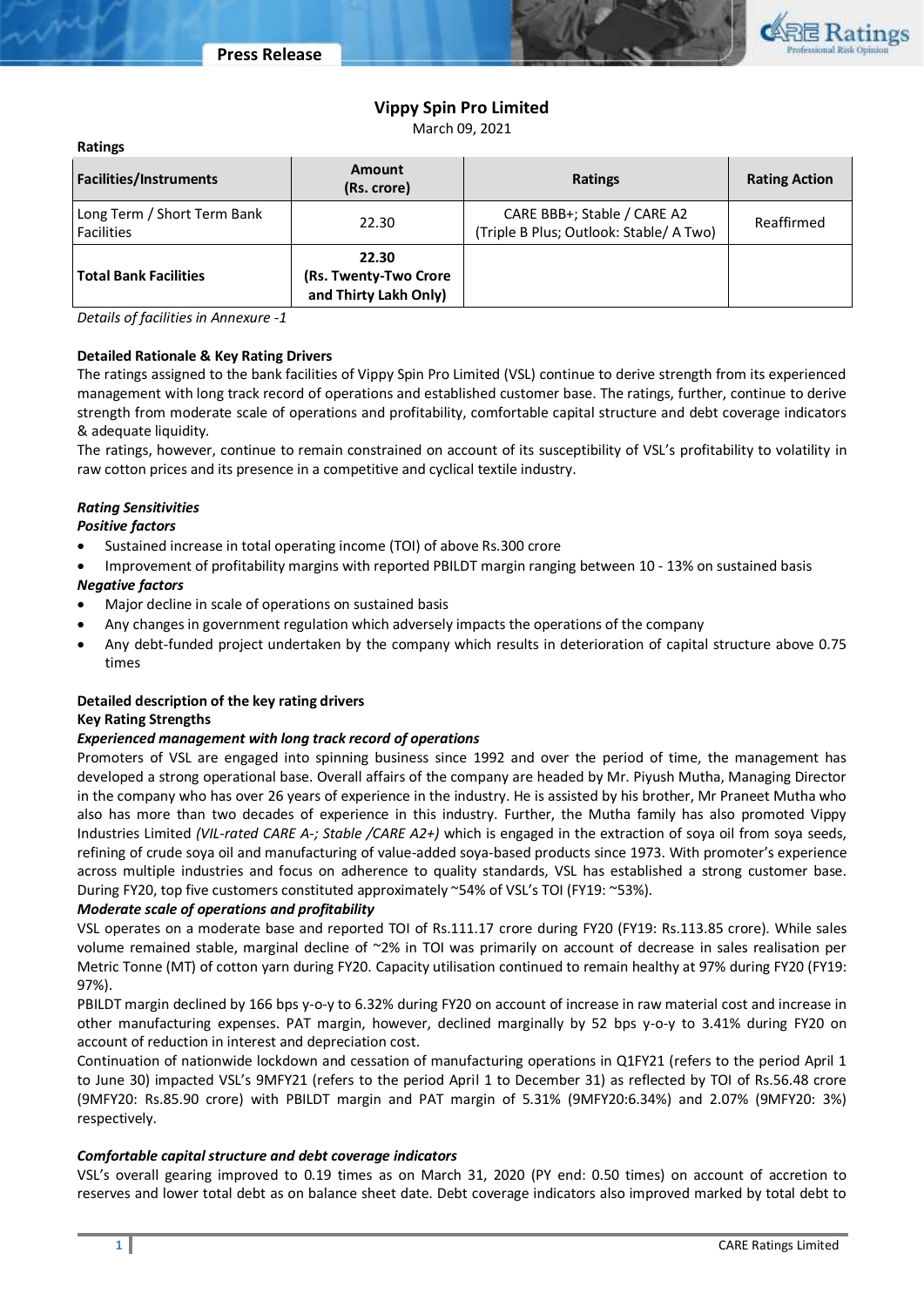

GCA (TDGCA) of 1.64 years during FY20 (3.00 years during FY19). Despite reduction in PBILDT, Interest coverage ratio remained comfortable and in line with previous year at 8.82 times during FY20 (8.81 times during FY19).

### **Key Rating Weaknesses**

## *Susceptibility of profit margins to volatility in raw cotton prices*

Raw cotton (raw material) and cotton yarn (finished product) prices have been volatile in nature and depends upon factors like area under production, yield for the year, international demand supply scenario, inventory carried forward from the previous year, export quota and minimum support price (MSP) decided by the government. Consequently, profitability of the company remains vulnerable to the volatility in the spread between cotton and cotton yarn.

## *Presence in a competitive and cyclical textile industry*

VSL operates in a completive and fragmented textile spinning industry characterized by presence of a large number of medium and small-scale unorganized players having a limited bargaining power. Furthermore, textile is a cyclical industry and closely follows the macroeconomic business cycles. Any adverse change in macroeconomic environment has a direct impact on the domestic textile industry.

## **Liquidity: Adequate**

VSL has adequate liquidity marked by low utilisation of working capital limits, comfortable GCA &cash flow from operations (CFO) and low debt repayment obligations.

Average utilisation of working capital limits remained low at ~11% for the past 12 month ended January 2021. As against GCA and CFO of Rs.5.20 crore and Rs.11.82 crore respectively in FY20, scheduled repayments of long-term debt remains low at just Rs.0.72 crore during FY21.

However, operating cycle of VSL elongated to 151 days during FY20 (139 days during FY19) on account of elongation in receivables days. Inventory level of raw cotton also remains high as on the balance sheet date since its procurement is seasonal in nature. Consequently, current ratio remains high at 3.36 times as on March 31, 2020 (2.11 times as on March 31, 2019). VSL had free cash and bank balance remained at Rs.0.16 crore as on March 31, 2020.

CARE takes cognizance of the impact of COVID pandemic on business operations of firm. The operations of VSL were closed from March 20, 2020 to May 09, 2020 in the view of nationwide lockdown declared by the Government on account of COVID pandemic. The company has not availed moratorium benefit on debt repayment for its bank facilities available under RBI's COVID relief program during March-August 2020.

# **Analytical approach:** Standalone

## **Applicable Criteria**

**[Criteria on assigning Outlook to Credit Ratings](https://www.careratings.com/pdf/resources/Rating%20Outlook%20and%20credit%20watch%20_30May%202020.pdf) [CARE's Policy on Default Recognition](https://www.careratings.com/pdf/resources/CARE) [Liquidity Analysis of Non-Financial Sector entities](https://www.careratings.com/pdf/resources/Liquidity%20Analysis%20of%20Non-Financial%20Sector%20entities_May2020.pdf) [Rating Methodology-Manufacturing Companies](https://www.careratings.com/upload/NewsFiles/GetRated/Rating%20Methodology%20-%20Manufacturing%20Companies-12Dec20.pdf) Rating Methodology - [Cotton Textile Manufacturing](https://www.careratings.com/upload/NewsFiles/GetRated/Cotton_Methodology_24Nov20.pdf) Financial ratios – [Non-Financial Sector](https://www.careratings.com/pdf/resources/Financial%20ratios%20-%20Non%20Financial%20Sector-Mar%2021.pdf) [Criteria for Short Term Instruments](https://ind01.safelinks.protection.outlook.com/?url=https%3A%2F%2Fwww.careratings.com%2Fupload%2FNewsFiles%2FGetRated%2FShort%2520Term%2520Instruments%2520_Feb2021.pdf&data=04%7C01%7Cmilind.ambani%40careratings.com%7Cf467333e113740b5b0c808d8d7c56ccd%7C5fb92d802f9b45eb857f45b58dcb54ba%7C1%7C1%7C637496590216136744%7CUnknown%7CTWFpbGZsb3d8eyJWIjoiMC4wLjAwMDAiLCJQIjoiV2luMzIiLCJBTiI6Ik1haWwiLCJXVCI6Mn0%3D%7C0&sdata=gF36%2B1vInAj9IohVL%2BPkhTwFtWJctNpTWEf6D9fIJ5o%3D&reserved=0) Rating Methodology - [Factoring Linkages in rating](https://www.careratings.com/upload/NewsFiles/GetRated/Rating%20Methodology%20-%20Parent%20Sub%20JV%20Group-Oct%2020.pdf)**

### **About the Company**

Incorporated in April 1992, VSL is a public limited company promoted by Mutha family based in Ujjain. VSL manufactures open-ended cotton yarn through rotor spinning technology at its facility located in Dewas near Indore, Madhya Pradesh (MP). Presently, VSL has an installed capacity of 3,168 rotors or 9,000 Metric Tonne Per Annum (MTPA) as on March 31, 2020 for manufacturing of cotton yarn for counts ranging from 4s to 32s. VSL specializes in manufacturing of slub yarn, multi-count yarn, multi-twist yarns and waxed yarn which finds its applications in industrial fabrics as well as clothing fabric and denim. It markets its product in domestic as well as export markets. Further, the company has set up a 6 Megawatt (MW) of wind mill and 1 MW of solar power plant for captive consumption.

| <b>Brief Financials (Rs. crore)</b> | FY19(A) | <b>FY20 (A)</b> |  |
|-------------------------------------|---------|-----------------|--|
| Total operating income              | 113.85  | 111.18          |  |
| <b>PBILDT</b>                       | 9.09    | 7.03            |  |
| PAT                                 | 4.47    | 3.79            |  |
| Overall gearing (times)             | 0.50    | 0.19            |  |
| Interest coverage (times)           | 8.81    | 8.82            |  |
| $A \cdot A \cdot A$                 |         |                 |  |

*A: Audited*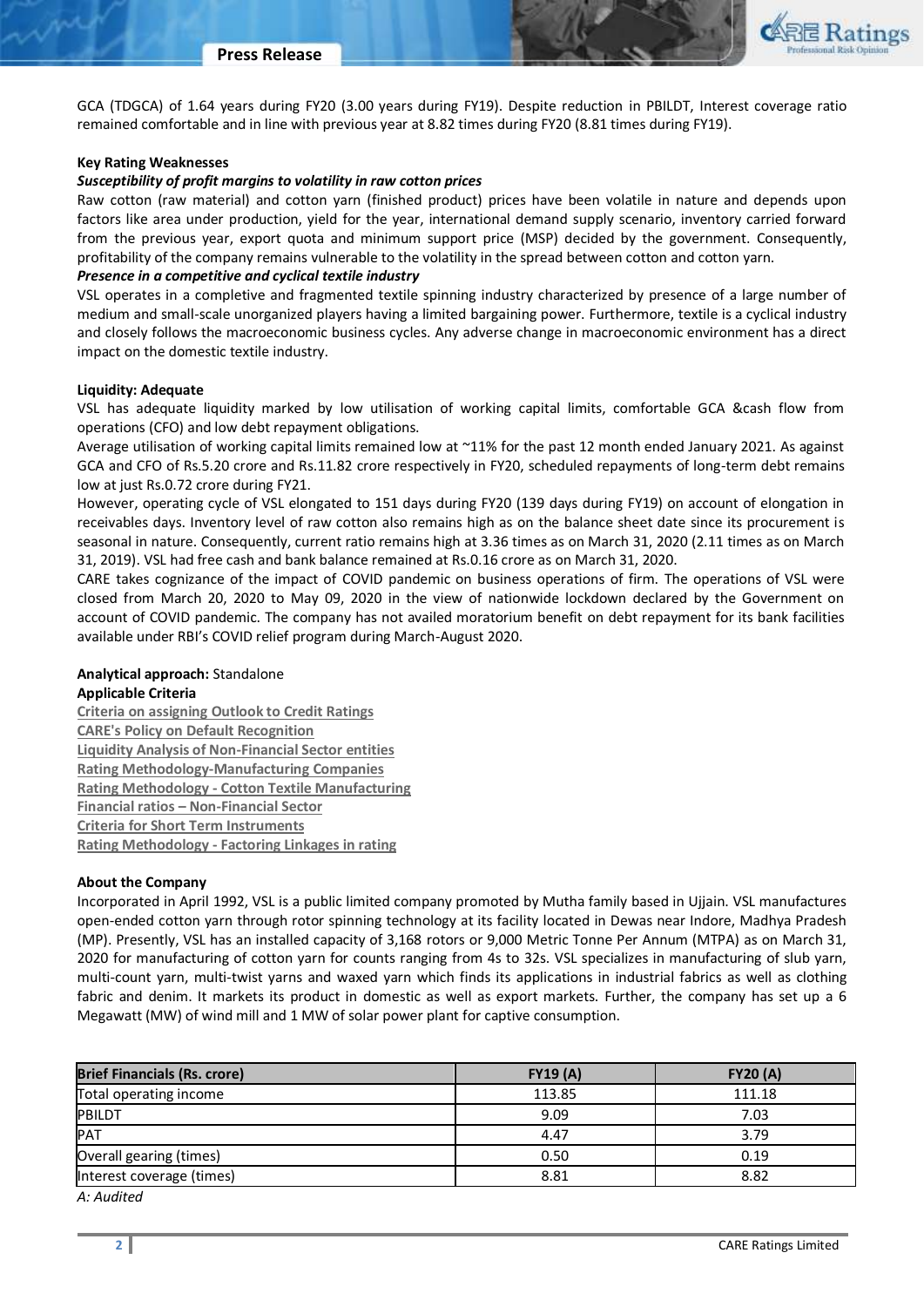

### **Status of non-cooperation with previous CRA:** Not Applicable

**Any other information:** Not Applicable

**Rating History (Last three years):** Please refer Annexure-2

### **Annexure-1: Details of Instruments/Facilities**

| Name of the<br><b>Instrument</b>                  | Date of<br><b>Issuance</b> | Coupon<br>Rate | <b>Maturity</b><br><b>Date</b> | Size of the<br><b>Issue</b><br>(Rs. crore) | <b>Rating assigned</b><br>along with Rating<br><b>Outlook</b> |
|---------------------------------------------------|----------------------------|----------------|--------------------------------|--------------------------------------------|---------------------------------------------------------------|
| Non-fund-based - LT/<br><b>ST-Bank Guarantees</b> |                            | -              | $\overline{\phantom{a}}$       | 0.30                                       | CARE BBB+;<br>Stable / CARE A2                                |
| Fund-based - LT/ ST-<br><b>CC/Packing Credit</b>  | -                          |                | $\overline{\phantom{a}}$       | 22.00                                      | CARE BBB+;<br>Stable / CARE A2                                |

### **Annexure-2: Rating History of last three years**

|            |                                                     | <b>Current Ratings</b> |                                             | <b>Rating history</b>                   |                                                           |                                                                                                                          |                                                        |                                                           |
|------------|-----------------------------------------------------|------------------------|---------------------------------------------|-----------------------------------------|-----------------------------------------------------------|--------------------------------------------------------------------------------------------------------------------------|--------------------------------------------------------|-----------------------------------------------------------|
| Sr.<br>No. | Name of the<br>Instrument/Bank<br><b>Facilities</b> | <b>Type</b>            | <b>Amount</b><br>Outstanding<br>(Rs. crore) | Rating                                  | Date(s) &<br>Rating(s)<br>assigned<br>in 2020-<br>2021    | Date(s) &<br>Rating(s)<br>assigned in<br>2019-2020                                                                       | Date(s) &<br>Rating(s)<br>assigned<br>in 2018-<br>2019 | Date(s) &<br>Rating(s)<br>assigned<br>in 2017-<br>2018    |
| 1.         | Non-fund-based -<br>LT/ ST-Bank<br>Guarantees       | LT/ST                  | 0.30                                        | CARE<br>BBB+;<br>Stable /<br>CARE<br>A2 | 1)CARE<br>BBB+;<br>Stable /<br>CARE A2<br>(27-May-<br>20) | 1) CARE BBB+;<br>Stable / CARE<br>A2<br>(23-Mar-20)<br>2) CARE BBB+;<br>Stable / CARE<br>A2<br>$(01-Apr-19)$             |                                                        | 1)CARE<br>BBB+;<br>Stable /<br>CARE A2<br>(30-Mar-<br>18) |
| 2.         | Fund-based - LT/ ST-<br><b>CC/Packing Credit</b>    | LT/ST                  | 22.00                                       | CARE<br>BBB+;<br>Stable /<br>CARE<br>A2 | 1)CARE<br>BBB+;<br>Stable /<br>CARE A2<br>(27-May-<br>20) | 1) CARE BBB+;<br>Stable / CARE<br>A <sub>2</sub><br>(23-Mar-20)<br>2) CARE BBB+;<br>Stable / CARE<br>A2<br>$(01-Apr-19)$ |                                                        | 1)CARE<br>BBB+;<br>Stable /<br>CARE A2<br>(30-Mar-<br>18) |
| 3.         | Fund-based - LT-<br>Term Loan                       | LT                     |                                             |                                         |                                                           | 1) Withdrawn<br>$(23-Mar-20)$<br>2) CARE BBB+;<br>Stable<br>$(01-Apr-19)$                                                |                                                        | 1)CARE<br>BBB+;<br>Stable<br>(30-Mar-<br>18)              |

### **Annexure 3: Complexity level of various instruments rated for this Company**

| Sr.<br>No. | Name of the Instrument                  | <b>Complexity Level</b> |  |
|------------|-----------------------------------------|-------------------------|--|
|            | Fund-based - LT/ ST-CC/Packing Credit   | Simple                  |  |
|            | Non-fund-based - LT/ ST-Bank Guarantees | Simple                  |  |

*Note on complexity levels of the rated instrument: CARE has classified instruments rated by it on the basis of complexity. This classification is available at www.careratings.com. Investors/market intermediaries/regulators or others are welcome to write to care@careratings.com for any clarifications.*